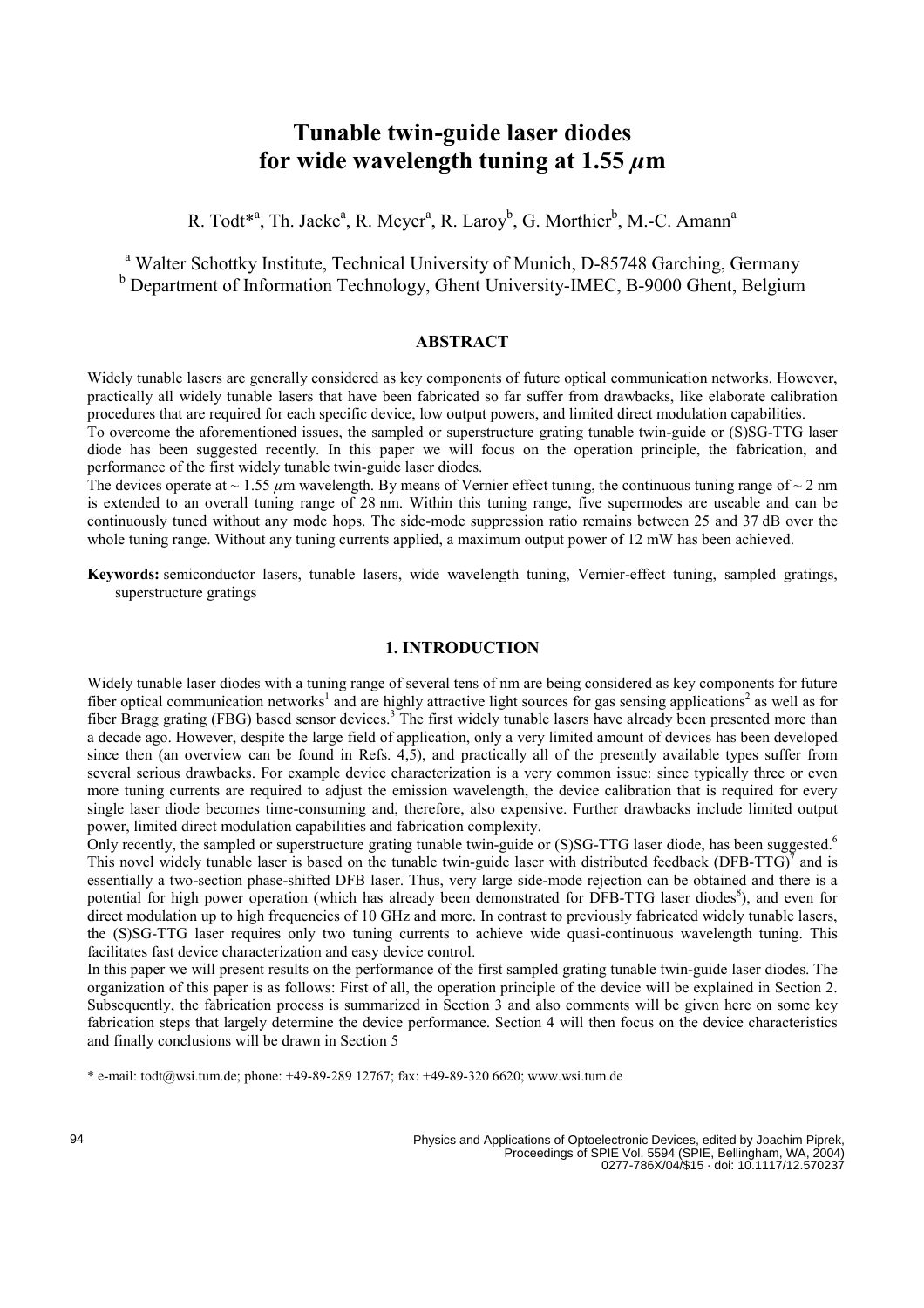## **2. DEVICE PRINCIPLE**

The tunable twin-guide laser with sampled or superstructure gratings is based on the tunable twin-guide laser with distributed feedback (DFB-TTG), but employs two tuning sections with sampled gratings (SGs) or superstructure gratings (SSGs) for Vernier-effect tuning instead of an DFB grating. Schematic drawings of the device are depicted in Fig. 1.



Fig. 1. Schematic drawings of a widely tunable SG-TTG laser diode. a) longitudinal cross-section, b) lateral/transverse cross-section.

One of the main features of this design is the vertical integration of active layer, tuning layer and gratings. From an optical point of view, the device structure forms a single-mode waveguide, whose effective refractive index can be changed by current injection into the tuning layer. Longitudinal single-mode operation is achieved by the use of (S)SGs, which not only provide reflection at the Bragg wavelength (as would be the case for a DFB grating) but provide a comblike reflection spectrum (Fig. 2a). The reflection peak spacing is determined by the sampling or superstructure period  $\Lambda_{s1,2}$ , which is slightly different for the gratings of tuning section 1 and 2. Therefore, Vernier-effect tuning<sup>9</sup> can be employed to overcome the tuning limit that is imposed by the maximum achievable refractive index change. Lasing automatically occurs at the wavelength where reflection peaks from both sections overlap (Fig. 2b). Hence, an additional phase tuning section, which is usually required to adjust the position of the cavity mode in longitudinally integrated DBR-type lasers, is needless.



Fig. 2. a) Reflection spectra of SGs with slightly different sampling periods. b) Cavity modes of the corresponding SG-TTG laser diode (dots indicate the position of the cavity modes, lines are only shown as a guide to the eye).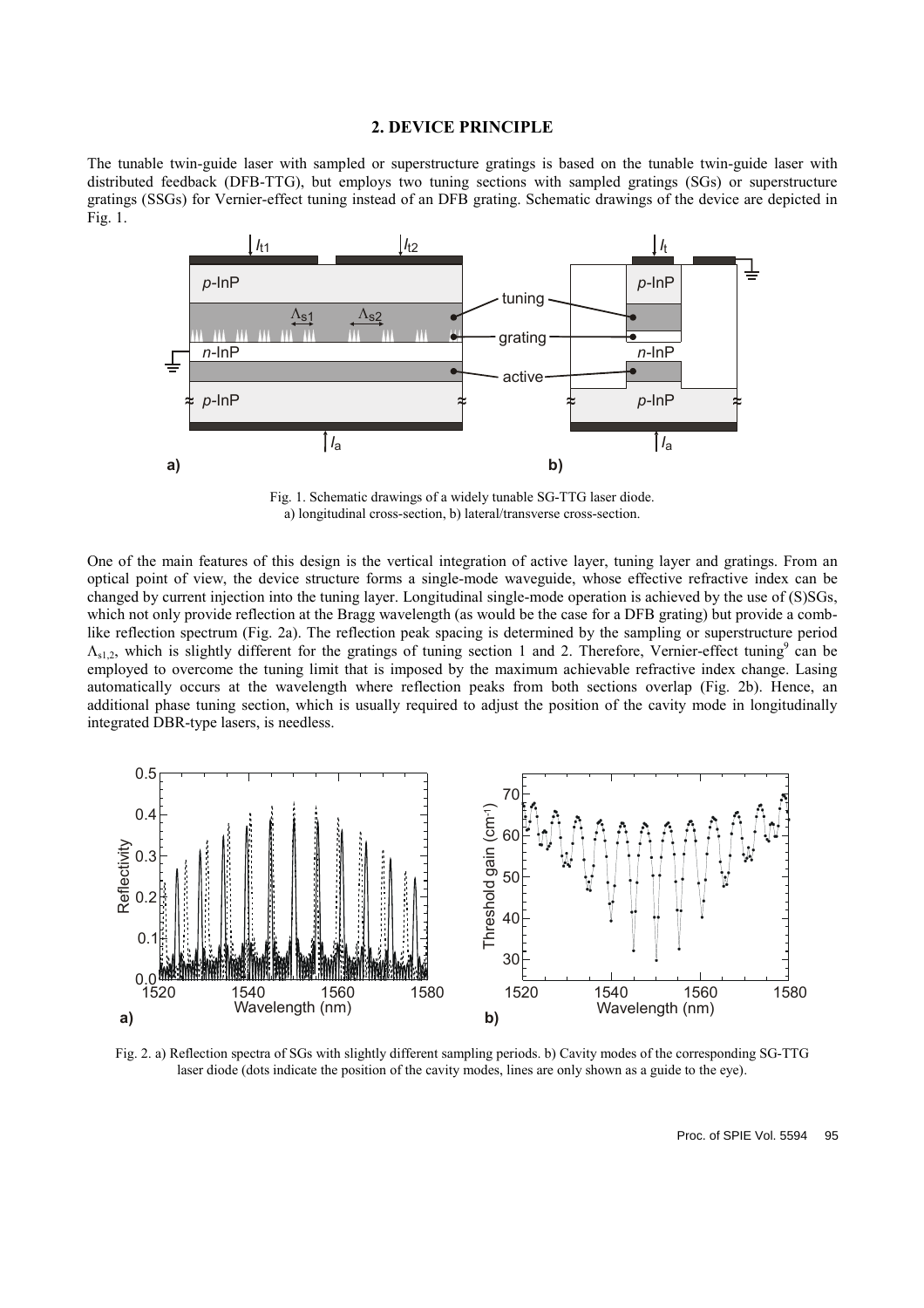As a result, quasi-continuous wavelength coverage with high side-mode suppression is achieved with only two tuning currents, which essentially facilitates fast characterization. Tuning of only one section leads to a transition from one pair of reflection peaks to another and, thereby, to a large wavelength jump, a so-called supermode hop. On the other hand, both sections can also be tuned simultaneously in such a way that the reflection peaks keep on overlapping and one obtains continuous wavelength tuning.

The tuning behavior of the (S)SG-TTG laser significantly differs from previously presented widely tunable multisection DFB lasers with (S)SGs.<sup>10</sup> Although the device structures are similar from an optical point of view, they are completely different from an electrical point of view. The tuning sections in an (S)SG-TTG laser are electrically decoupled from the active region of the device and, therefore, any arbitrary combination of wavelength shifts of the two (S)SG reflection spectra is obtainable, which is absolutely necessary to achieve full wavelength coverage. In contrast, in a widely tunable multisection DFB laser, tuning is brought about by changing the carrier density inside the active region. However, due to gain-clamping, the refractive indices of both sections cannot be adjusted independently from each other and, therefore, only certain discrete wavelengths are obtainable.

Besides the aforementioned points, one should also mention that the devices can be rather short. In fact, the results presented in this paper are from 600  $\mu$ m long devices, which is about a factor of 2 – 3 shorter than other monolithic widely tunable lasers.

## **3. FABRICATION**

The widely tunable twin-guide lasers have been manufactured using the GaInAsP/InP material system. The five epitaxial growth steps that were necessary for the device fabrication have been carried out by chemical beam epitaxy (CBE) and by metal-organic vapor phase epitaxy (MOVPE).

Fabrication starts with CBE growth of the basic structure, containing the strained-layer multi quantum well active region (photoluminescence peak at  $\sim 1.54 \mu m$ ) and the *n*-InP layer that separates active and tuning region. Subsequently gratings are formed in the *n*-InP separation layer and are overgrown with the bulk GaInAsP tuning layer ( $\lambda_g = 1.37 \mu m$ ) in another CBE growth step. This is followed by stripe mesa etching and selective area regrowth of *n*-InP by MOVPE in order to laterally embed the stripe mesa. After that, two more selective area epitaxy steps are carried out in CBE to form the upper InP *p*-*n*-homojunction and the *p*-InP cladding. Finally, passivation and metallizations are applied to finish the device.



Fig. 3. SEM images showing an SG-TTG laser chip. The dashed white lines in the lower image indicate the location of the InP *p*-*n*-homojunctions. The common *n*-contact is situated on the left hand side of the ridge and the electron current is injected into the active and tuning regions via the *n*-InP channel.

96 Proc. of SPIE Vol. 5594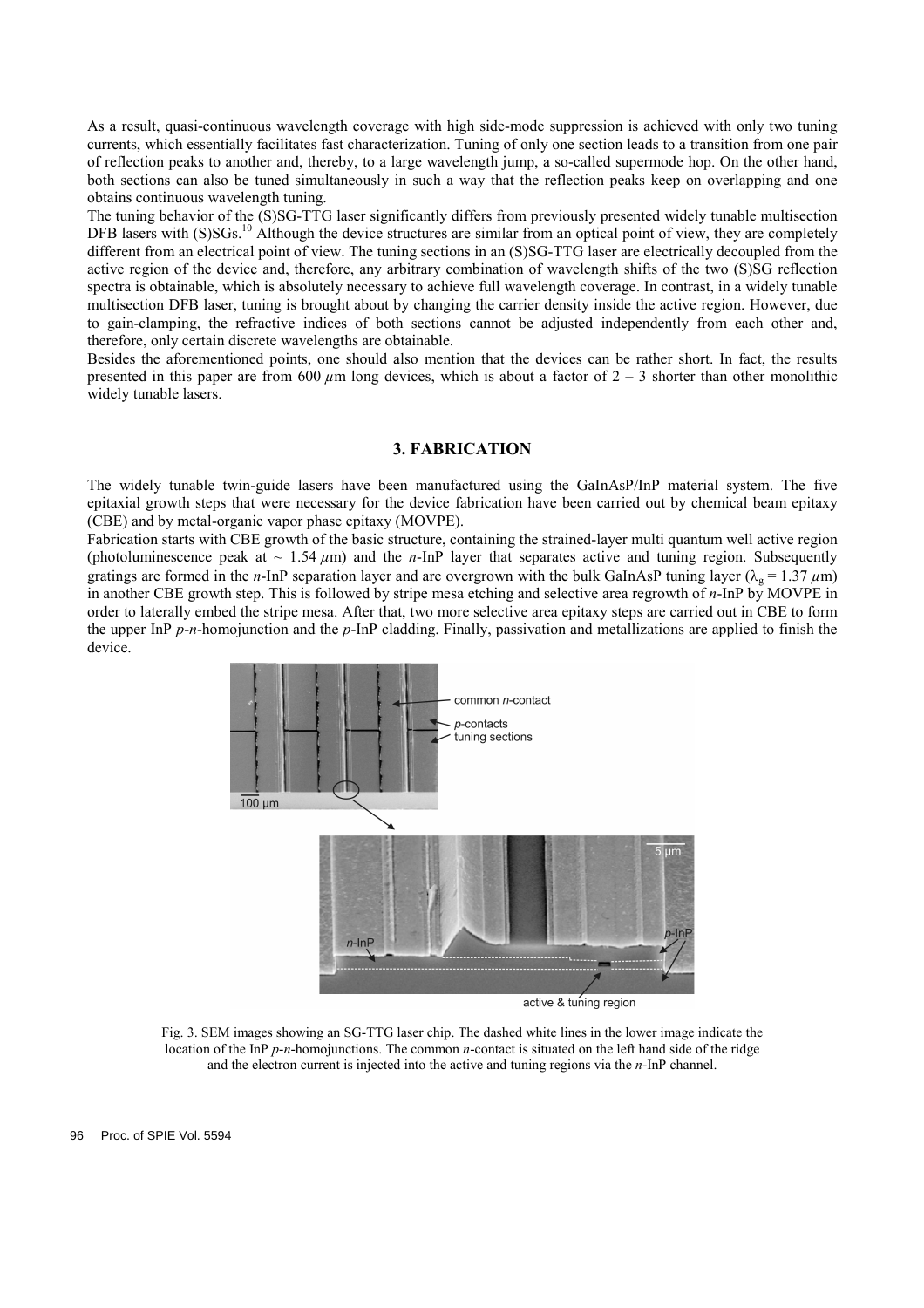The fabrication process of the TTG laser is in large parts compatible with standard processing technology used for buried heterostructure lasers. However, some differences arise from the rather unconventional lateral current injection scheme. Before reaching the active and tuning layer, the electron current has to pass through a long *n*-InP channel (see Fig. 3), which is sandwiched between *p*-InP layers. The corresponding interfaces between *p*- and *n*-InP form forward biased *p*-*n*-homojunctions under normal device operation. Moreover, the current confinement of this structure is solely due to the differences in bandgaps of active and tuning layer and the surrounding InP and, therefore, the quality of the InP *p*-*n*-homojunctions is of uttermost importance. Unfortunately these *p*-*n* interfaces also coincide with regrowth interfaces. Any contamination or crystal damage that is incorporated at these interfaces leads to increased recombination and thereby deteriorates the current confinement of the device structure. Besides this, the increased carrier recombination at the InP homojunction results also in an additional heat generation, which counteracts the refractive index change of the tuning layer and further limits the achievable continuous tuning range. Thus, a thorough optimization of the numerous regrowth interfaces is required to achieve an efficient current injection and a large continuous tuning range.

#### **4. RESULTS AND DISCUSSION**

Besides the widely tunable SG-TTG lasers, also DFB-TTG laser diodes have been fabricated on the same wafer. Since the later ones have been intensively studied in the past and a lot of data is available for comparison, they allow for a very reliable assessment of the general device performance. In particular, potential issues that are not associated with the wide tunability but are rather related to the fabrication process can be more easily identified from DFB-TTG lasers. Therefore, first results of the DFB-TTG lasers will be presented and discussed, before treating the widely tunable SG-TTG laser diodes.

#### **4.1 Characteristics of DFB-TTG laser diodes**

The data presented in the following is from 500  $\mu$ m long DFB-TTG lasers with as-cleaved facets. For characterization the devices were mounted upside up on a copper heatsink that was kept at 20 °C. Fig. 4 shows the light output power – current characteristic of a mounted device. The lasing threshold is reached at a current of 6 mA. At first the power increases linearly. However, saturation of the light output power starts at a current of around 90 mA and limits the output power to about 12 mW. The saturation of the light output at high active region injection currents is well known for TTG lasers and is due to the onset of leakage currents across the backside *p*-*n*-homojunction. From a comparison with literature data, one can conclude that the quality of the epitaxial interface that coincides with the backside *p*-*n*-homojunction is very good. In fact, to the best of our knowledge this is the highest output power that has ever been achieved from a TTG laser without using blocking layer technology.



Fig. 4. *L*-*I* characteristics of a DFB-TTG laser diode.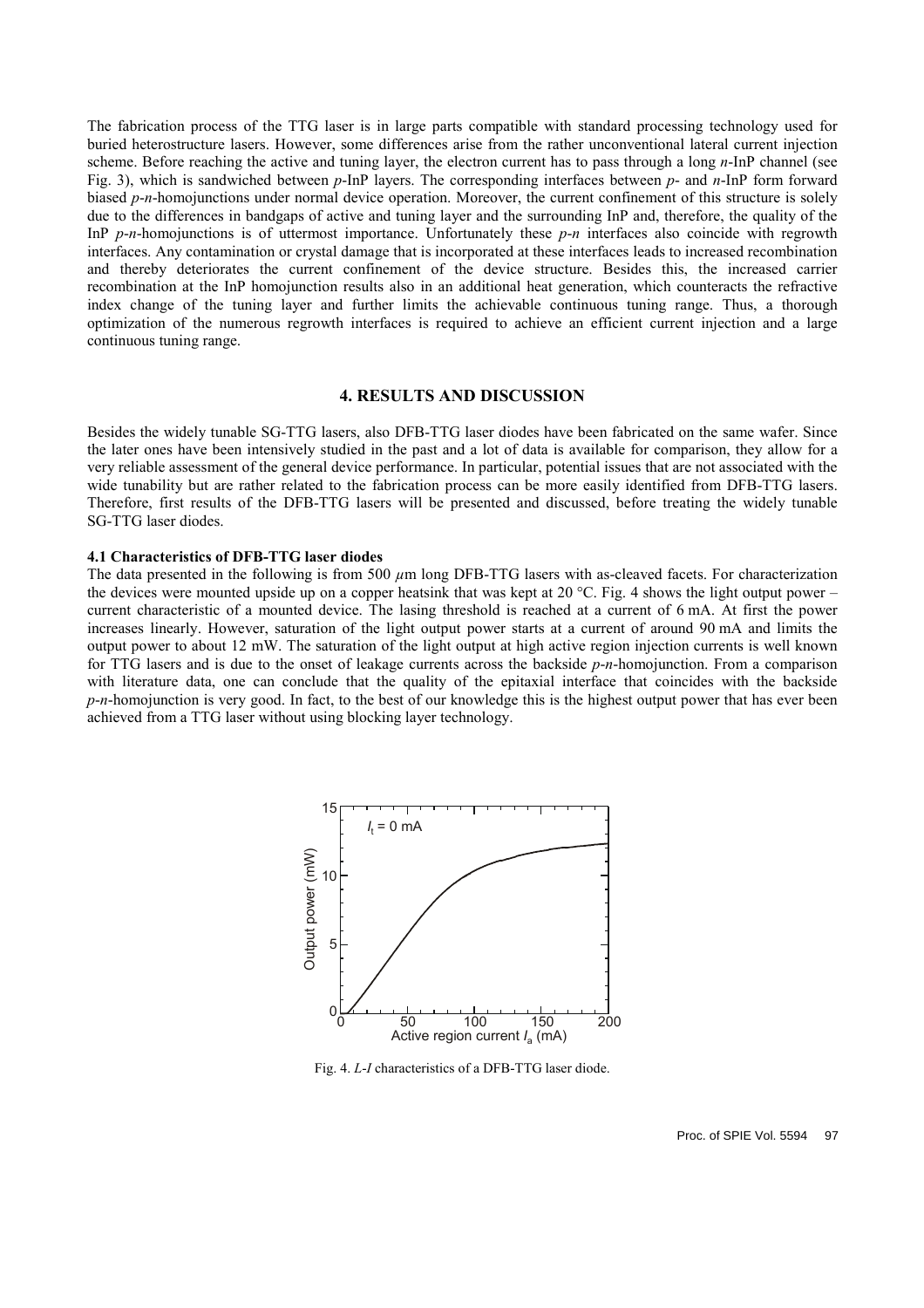

Fig. 5. Emission wavelength and side-mode suppresion ratio Fig. 6. Spectra at various tuning currents versus tuning currents

Fig. 5 depicts the dependence of emission wavelength and side-mode suppression ratio (SMSR) on the tuning current. As can be seen, the wavelength decreases monotonically from 1575.5 nm to 1573.3 nm with increasing tuning current. The SMSR remains almost constant between 38 and 40 dB. The tuning behaviour is also illustrated in Fig. 6, which shows optical emission spectra at various tuning currents. No irregularities are observed and a total continuous tuning range of 2.2 nm is obtained by electronic tuning due to the free-carrier plasma effect.

However, the tuning range of 2.2 nm is not in agreement with the theoretical expectations. From the present device design one can expect a tuning range of about  $4.0 - 4.5$  nm. Hence, the present results indicate that the tuning efficiency is most probably impaired by leakage currents across the frontside *p*-*n*-homojunction. These leakage currents lead to an undesirable heat generation in the vicinity of the tuning region and thereby counteract the refractive index change due to the plasma effect. Ultimately this leads to a smaller tuning range.

In conclusion, there is still significant potential for an improvement of the continuous tuning range by which the reflection spectra can be shifted. Although a continuous tuning range of 2.2 nm is not enough to obtain full wavelength coverage over a tuning range of several tens of nm, it is nevertheless enough to address several supermodes within this range.

#### **4.2 Characteristics of widely tunable TTG laser diodes with sampled gratings**

Having discussed the performance of the DFB-TTG lasers, we will now focus on the widely tunable SG-TTG laser diodes. After fabrication they were cleaved to a cavity length of 600 *µ*m, which comes down to about 300 *µ*m of length for each of the two tuning sections. In order to pronounce the reflections of the SGs, both facets were AR-coated with a quarter-wave-thick Al<sub>2</sub>O<sub>3</sub> film. Characterization was carried out with upside up mounted devices at 20 °C heatsink temperature.



Fig. 7. *L*-*I* characteristics of an SG-TTG laser diode.

98 Proc. of SPIE Vol. 5594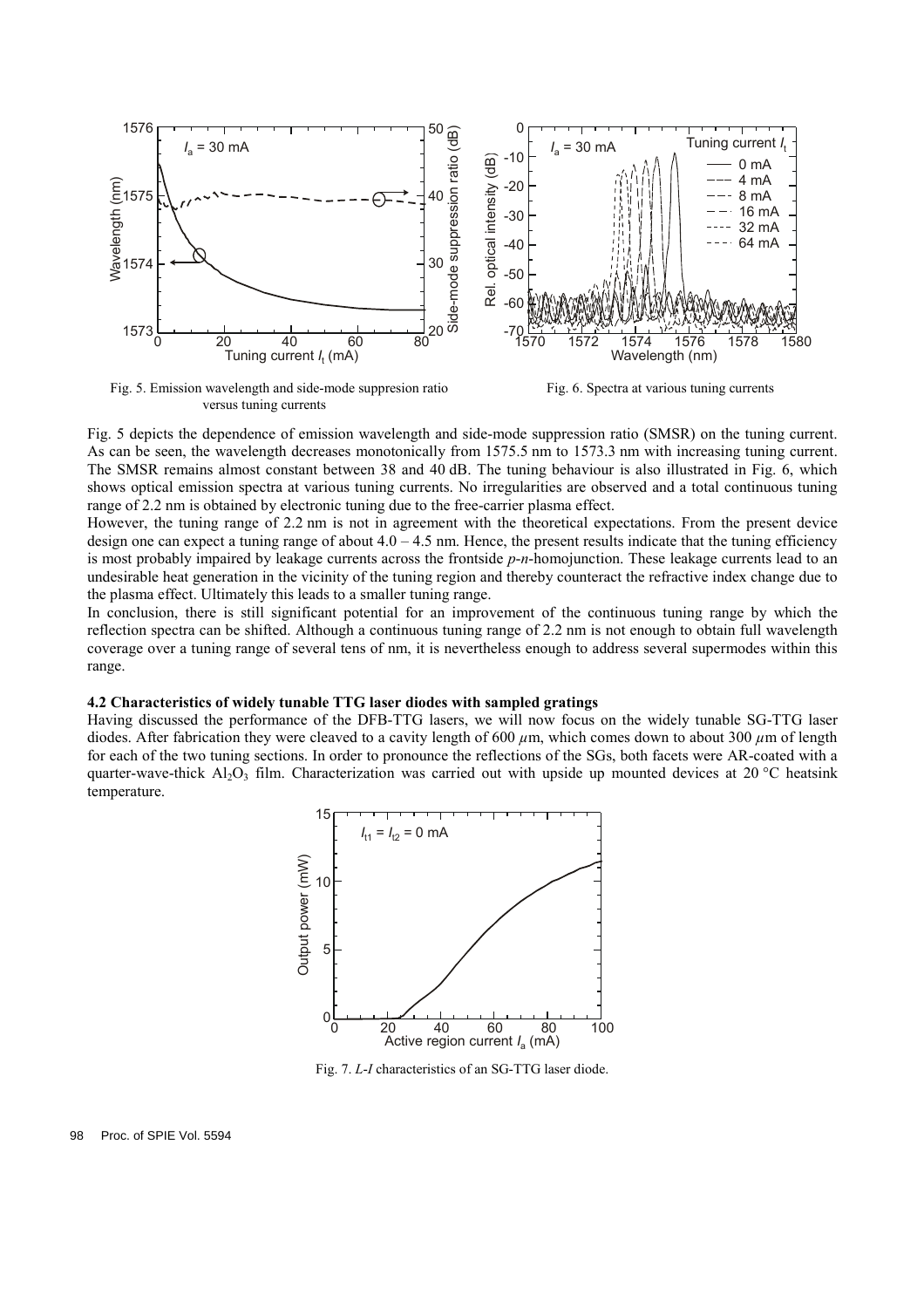First of all Fig. 7 shows a typical *L*-*I* characteristic. As can be seen, lasing threshold is reach at 24 mA. The threshold current is significantly higher than for the DFB-TTG lasers. This is, on the one hand, because the widely tunable SG-TTG lasers have been AR-coated, and on the other hand, because of the low SG reflectivity (the grating only makes up about 10% of the laser length). Therefore mirror losses are substantially higher, resulting in an increased threshold current. As in the case of the DFB-TTG lasers, the light output power saturates due to the onset of leakage currents and a maximum output power of 12 mW is achieved.

The tuning behavior of the device is depicted in Fig. 8, where emission wavelength as well as SMSR are shown as function of the two tuning currents  $I_{t1}$  and  $I_{t2}$ . From these plots one can easily recognize four supermodes. These are characterized by a high SMSR, which remains between 25 and 37 dB over the whole tuning range. Furthermore, it is worth mentioning that also a fifth supermode is addressable, but not visible in Fig. 8 since a very precise adjustment of the tuning currents is necessary. A compilation of spectra from the five different supermodes is shown in Fig. 9. For each supermode, one spectrum of the upper and lower limit of the supermode is depicted along with the continuous tuning range of the supermode, which is varying between 0.45 and 1.5 nm. As can be seen, the overall tuning range of the SG-TTG laser diode amounts to 28 nm (from 1534 to 1562 nm). However, full wavelength coverage is not possible with the rather limited continuous tuning range of  $\sim$  2 nm.



Fig. 8. Tuning behavior of emission wavelength (a) and SMSR (b) of an SG-TTG laser. The dashed lines indicate the tuning curves shown in Fig. 10.



Fig. 9. Spectra showing the upper and lower limits of the five supermodes. The continuous tuning range of each supermode is indicated in the upper part of the image.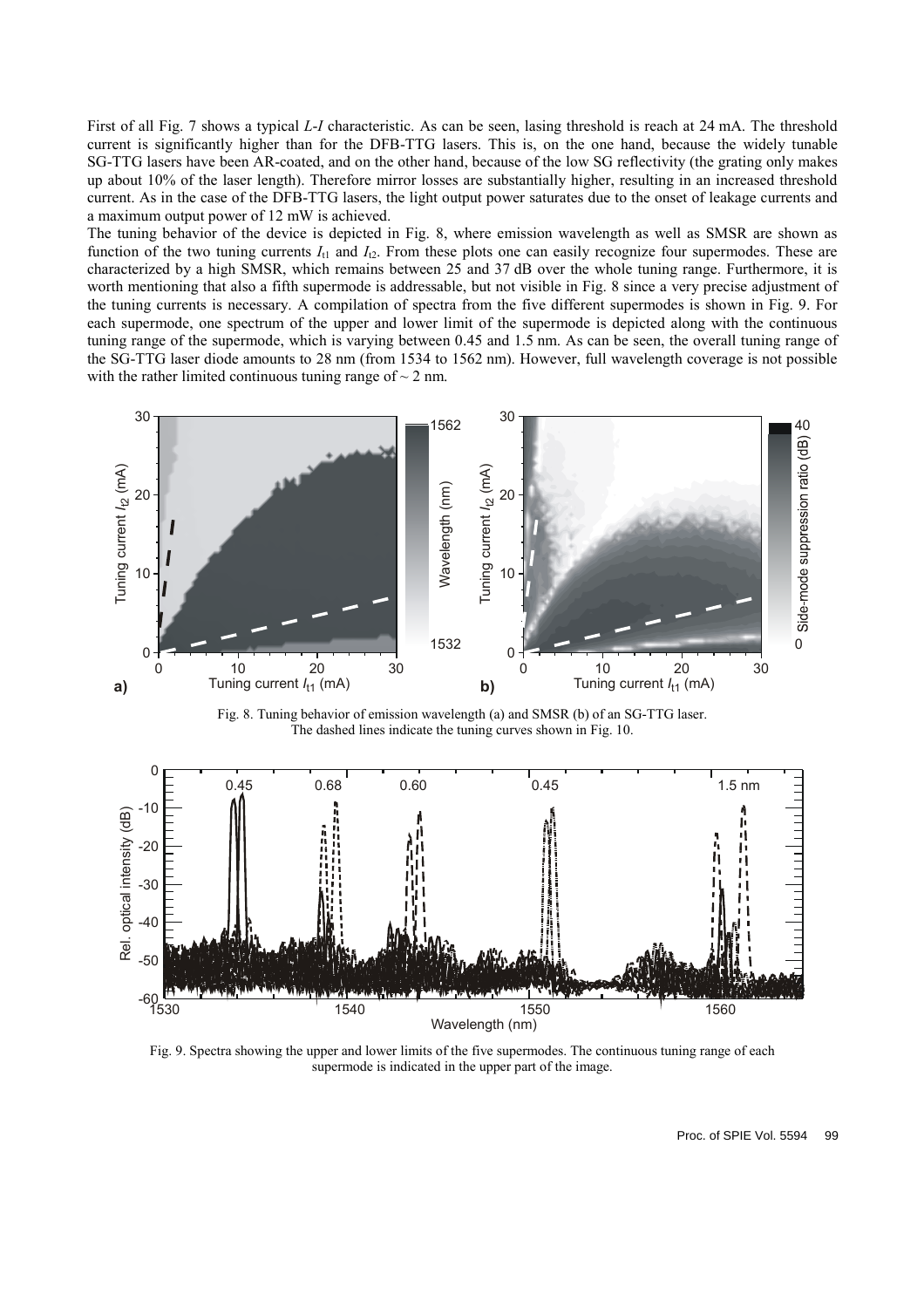The continuous tuning range of a supermode is basically determined by the performance of the tuning region as wells as by the order the supermode. The upper limit is given by the maximum wavelength shift that is obtainable from the tuning region. As discussed in the previous section, this is  $\sim$  2 nm for our present devices. Moreover, the higher the order of the supermode, the smaller the continuous tuning range will become, since a certain amount of wavelength shift is already necessary to overlap the higher order reflection peaks of the SGs. This amount of tuning is no longer available for the continuous tuning of the corresponding supermode.

Without any tuning currents applied, single-mode emission at a wavelength of 1561.6 nm with an SMSR of 32 dB is observed. This is also the supermode, where the central reflection peaks of the SG are lined up, and therefore it exhibits the largest continuous tuning range of all supermodes. The variation of wavelength and SMSR of this main supermode is illustrated in Fig. 10 along with data of a second supermode. As can be seen, the tuning behavior within a supermode is very regular and truly continuous. Only slight variations of the SMSR are observed.



Fig. 10. Variation of emission wavlength (a) and SMSR (b) during continuous tuning (for two selected supermodes, shown as dashed lines in Fig. 8).

The supermode hops take place fairly regular. However, one has to mention that the grating center wavelength (1562 nm) and the gain peak (1535 nm) are not aligned. This situation is schematically depicted in Fig. 11. With increasing tuning currents, supermode hops only take place towards shorter wavelength or towards the gain peak, respectively. Essentially, the detuning of grating center wavelength and gain peak balances to some extent the difference of gain and mirror losses for higher order reflection peaks that are situated closer towards the gain maximum (i.e. on the left hand side of the reflection peak maximum). Of course, the opposite is true for higher order reflection peaks that are situated further away from the gain maximum (i.e. on the right hand side of the reflection peak maximum).



Fig. 11. Detuning of gain peak and SG reflection spectrum.